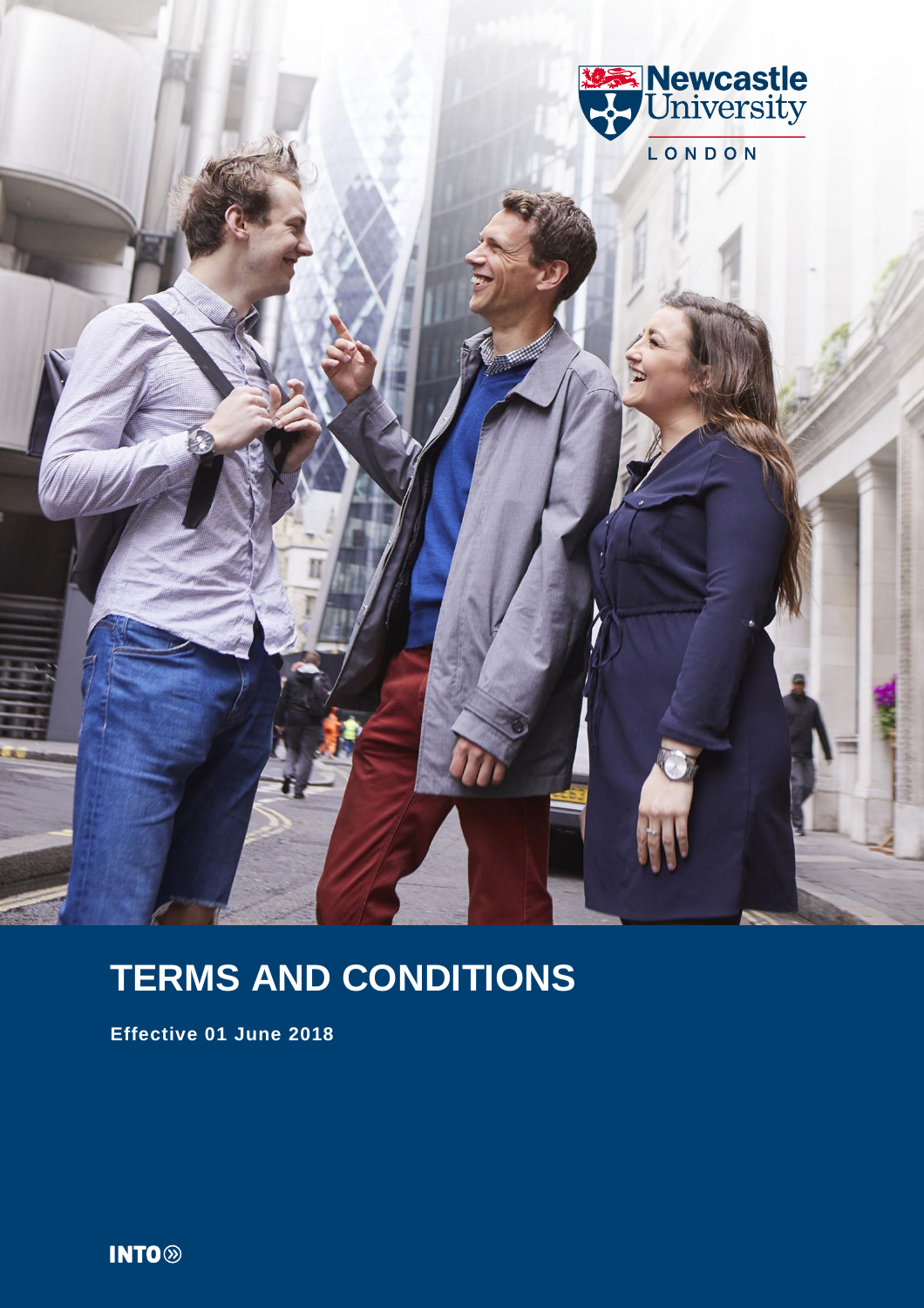# **Newcastle University London Terms and Conditions for Pathway and English Language Programmes 2018/2019**

## **Effective 01 June 2018**

#### **Important**

Please note that separate terms and conditions apply to students studying on the higher education programmes offered by Newcastle University London. In accepting an offer of a place at the University, commencing or registering for a programme of study, all students accept the rules and regulations of the University. The nature of University provision is very complex and there are a variety of policies, procedures and regulations that apply. You should note that all procedures are subject to annual periodic review. Full details can be found at: http://www.ncl.ac.uk/pre-arrival/regulations/#termsandconditions

#### **1. Application of the Terms and Conditions**

- a. These terms together with those terms contained in the offer letter (together the "Terms and Conditions") set out the contractual terms which apply between Newcastle University INTO London LLP ("Newcastle University London" or "NUL") and students ("Students") in relation to the English language courses and/or university preparation programmes and any other NUL courses excluding Higher Education ("HE") programmes (the "Course").
- b. As such, you should ensure that you read these Terms and Conditions very carefully before signing and submitting your application for admission onto a Course to the NUL Campus (the "Application Form").
- c. For the purposes of the Terms and Conditions, any reference to INTO or NUL includes the following entities: INTO University Partnerships Ltd, IUP 2 LLP and the Newcastle University INTO London LLP.
- d. The following rules of interpretation will apply to these Terms and Conditions:
	- i. Unless the context otherwise required, words in the singular shall include the plural and the plural shall include the singular.
	- ii. Unless the context otherwise required, a reference to one gender shall include a reference to other genders
	- iii. Any words following the terms including, include, in particular, for example or any similar expression shall be construed as illustrative and shall not limit the sense of the words, description, definition, phrase or term preceding those terms.
	- iv. A reference to a statute or statutory provision is a reference to it as amended, extended or re-enacted from time to time.
	- v. A reference to a statute or statutory provision shall include all subordinate legislation made from time to time under the statute or statutory provision.

#### **2. Application to the Course and Confirmation of Acceptance**

a. To apply for a place on a Course, the Student should complete the Application Form and submit it to the NUL Admissions Office in accordance with the instructions detailed in the Application Form.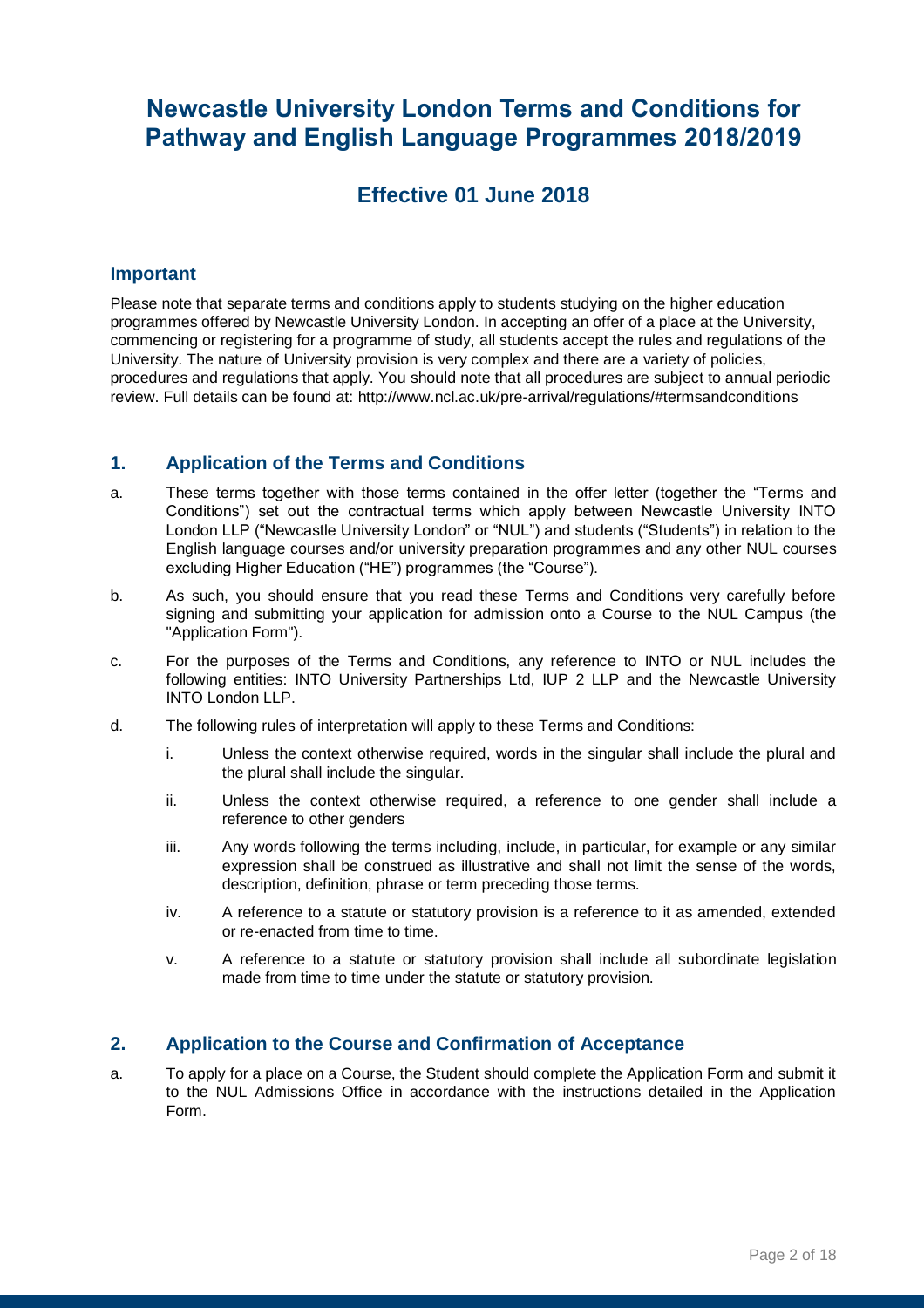- b. NUL may accept or reject your Application Form at its absolute discretion. If NUL decides to accept your Application Form, NUL will issue you with a written offer of a place on a Course, which will include any conditions that must be met by you and for which the offer is conditional upon (the "Offer Letter"), together with an acceptance form which you must complete if you wish to accept the offer (the "Acceptance Form").
- c. In order to accept the offer, you must:
	- i. complete and return to NUL the Acceptance Form confirming acceptance of the offer of the place indicated in the Offer Letter (details of where to return your completed Acceptance Form can be found in the Offer Letter);
	- ii. pay the Initial payments the tuition Initial payment, as set out in the Offer Letter (the "Tuition Initial payment"), will be deducted from the tuition fees due for the Course and the accommodation Initial payment (the "Accommodation Initial payment"), as set out in the Offer Letter, will be deducted from the accommodation costs (together "the Initial payments"); and
	- iii. where applicable, pay the Uniplan Insurance premium as set out in the Offer Letter (the "Premium") to NUL or provide proof of an acceptable alternative insurance cover.
- d. After completion of the actions listed in paragraph 2c above, the contract between the Student and NUL is formed and will not terminate until either the Course that you are enrolled on comes to an end and results including any resits are received or you cancel or withdraw from the Course in accordance with these Terms and Conditions. However, if the offer is 'conditional' on the Student meeting certain criteria (as set out in the Offer Letter), the contract shall not come into force unless and until the Student meets those conditions and completes the actions listed in paragraph 2c above.

#### **3. Course fees and payment**

- a. A breakdown of the fees payable in respect of the Course (the "Fees") are set out in the 'Pro Forma Invoice of Fees' (the "Invoice") included in the Offer Letter. The balance of the Invoice must be paid to NUL at least six weeks prior to the start date of the Course (which is stated in the Offer Letter) (the "Payment Due Date"). Once you have confirmed your course, the amount of the Fees will be fixed for the duration of the Course. NUL reserves the right to make changes to the amount of Fees due should you make changes to your study plan.
- b. Students are advised that there be may be other costs associated with the relevant Course that are not detailed on the Invoice but which are payable by the Students. By way of example:
	- i. One to one tuition Any Students who require one to one tuition must agree such tuition with the NUL Campus in advance. English language tuition will be charged at £75 per hour and will be invoiced in advance. One to one tuition for other subjects may be available and charges may vary. For such tuition, the student should speak to the Academic Director in the NUL Campus in the first instance.
	- ii. Textbooks Textbooks and/or appropriate Course materials will be supplied to Students on enrolment for International Foundation, International Year One, Graduate Diploma and Academic English or Pre-sessional English Courses. Students will be invoiced for the textbooks and/or appropriate Course materials immediately following receipt by NUL of the Student's Acceptance Form and such invoice is payable at least six weeks before the start date of the Course. The approximate cost of textbooks and/or appropriate Course materials will be £240 per academic course (3 term), £290 per academic course (4 term), £80 per term for the 10 week Academic English course, £120 for the 16 week Academic English course, £55 for Pre-sessional English 6-week course and £45 for the Pre-sessional English 10- week course.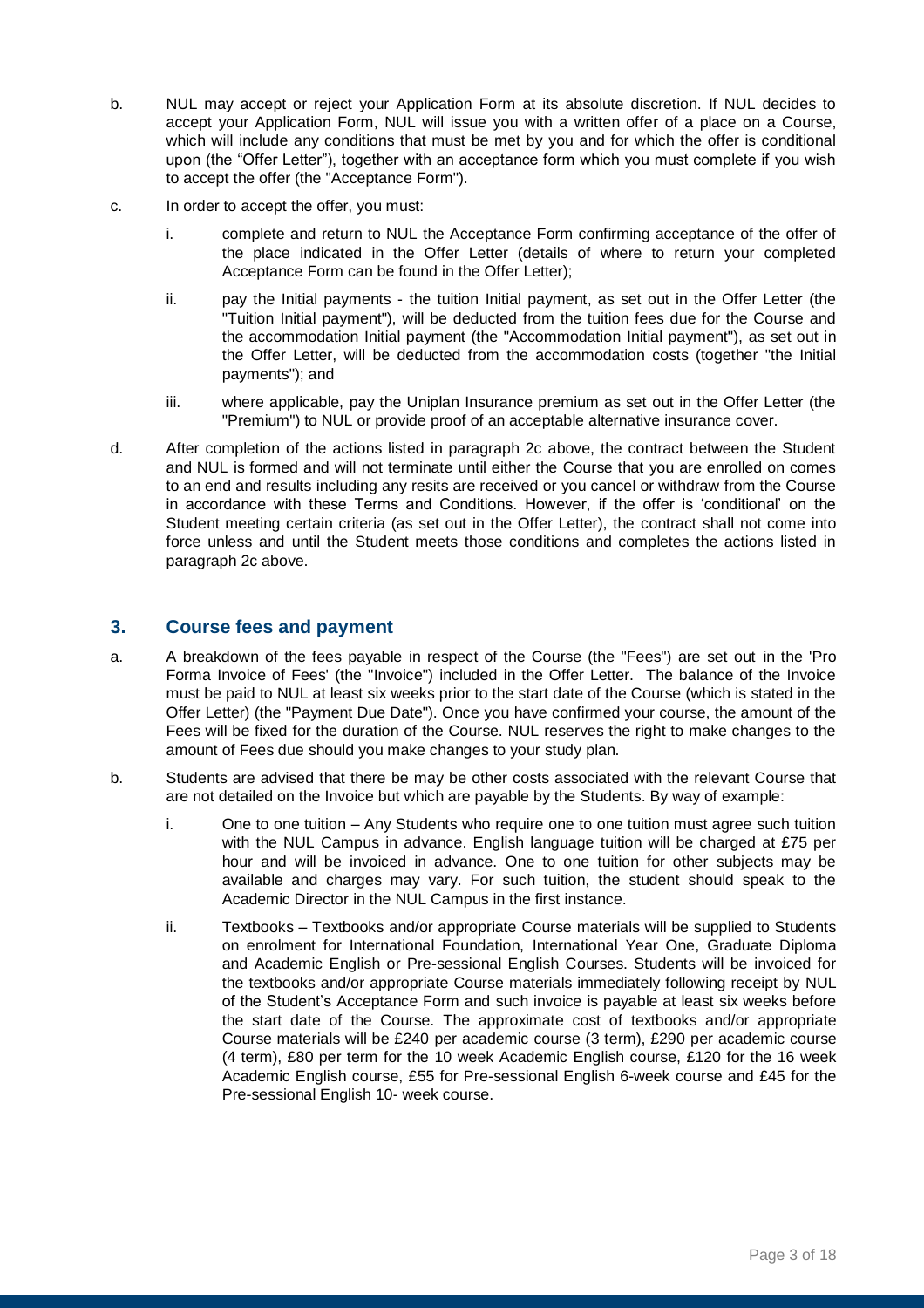- iii. Laboratory/Studio fees Students who are enrolled on science or arts-based academic shall be charged an additional fee of approximately £400 per academic year to cover the use of laboratory or studio facilities. This fee will be invoiced to the Student immediately following receipt by NUL of the Student's Acceptance Form and such invoice is payable at least six weeks before the start date of the Course.
- iv. Incidental costs There may be other incidental costs associated with the relevant Course which are payable by the Students. An example of an incidental cost is the cost of travel where Students may have to travel from the NUL Campus to another destination, such as a laboratory as part of their Course. Incidental costs will vary depending on the Course enrolled for by the Student.
- c. All fees set out in the Invoice must be paid in full at least 6 weeks prior to the start of the course. Payment must be made in pounds' sterling or any other applicable currency offered on INTOPay (see d below) and must be by bank transfer, credit card or debit card or any other payment method offered on INTOPay. In exceptional circumstances, payment can also be made by cheque or banker's draft, subject to prior approval of NUL.
- d. Payments may be made to NUL using NUL's online Student Payment Platform ("INTOPay") which offers a number of payment options. Details of how to access INTOPay are provided in the Student's Offer Letter. If the Student chooses to pay in local currency, a foreign currency exchange rate will be applied. Certain payment options will incur processing fees where applicable and credit-card surcharges, to the extent permitted by law. The full amount payable under the various payment options can be viewed via INTOPay at the time and date of the payment process.
- e. Where payment has not been processed through INTOPay and bank, credit or debit card charges are incurred by NUL through no fault of NUL, these charges will be re-invoiced to the Student's account so NUL receives payment in full. Credit and debit card charges may be applied to the extent permitted by law.
- f. When payment has been made through INTOPay, funds will always be applied to any applicable processing fees and/or surcharges in the first instance with remaining funds then being applied to the relevant fees outstanding on the student account. Any shortfall will be shown against the student account so that NUL receives the payment in full. Credit and debit card charges may be applied to the extent permitted by law.
- g. Bank transfers can be made in pounds sterling or any other applicable currency offered on INTOPay. When the payer selects their chosen payment method and currency on INTOPay, the applicable exchange rate that the payer will be charged will be provided. NUL will guarantee this rate for five UK business days. After five UK business days, the payer will be charged at the exchange rate at which the actual transfer was made. If this results in a shortfall of fees paid to NUL, these will be shown against the student account so that NUL receives the payment in full.
- h. The Tuition Initial payment, the Accommodation Initial payment and the Premium, which must be paid in order to accept an offer (as detailed in paragraph 2c) are non-refundable unless (i) the Student is unable to meet visa requirements (in which case the Student will be required to provide an official visa rejection letter to NUL – further details of which are set out in paragraph 10 below) or (ii) the Student fails to meet the conditions of the offer (further details of which are set out in paragraph 11 below.)
- i. Any variation to the standard payment terms contained in this Section 3 will only be made by prior agreement in writing by the Chief Executive Officer of the NUL Campus.
- j. The prices stated are valid for confirmed bookings (with payment) received by NUL on or after 1 January 2018. Tuition and accommodation fees change on 1 September each year. However, any increased fees are published in January so as to ensure that Students have adequate notice of any proposed increases prior to September. Please contact NUL for further details or visit the website.
- k. NUL will not accept cash payments in the sum greater than a total of £500 towards the Fees during the period the student contracts with NUL. Any refund of the Fees will not be repaid in cash.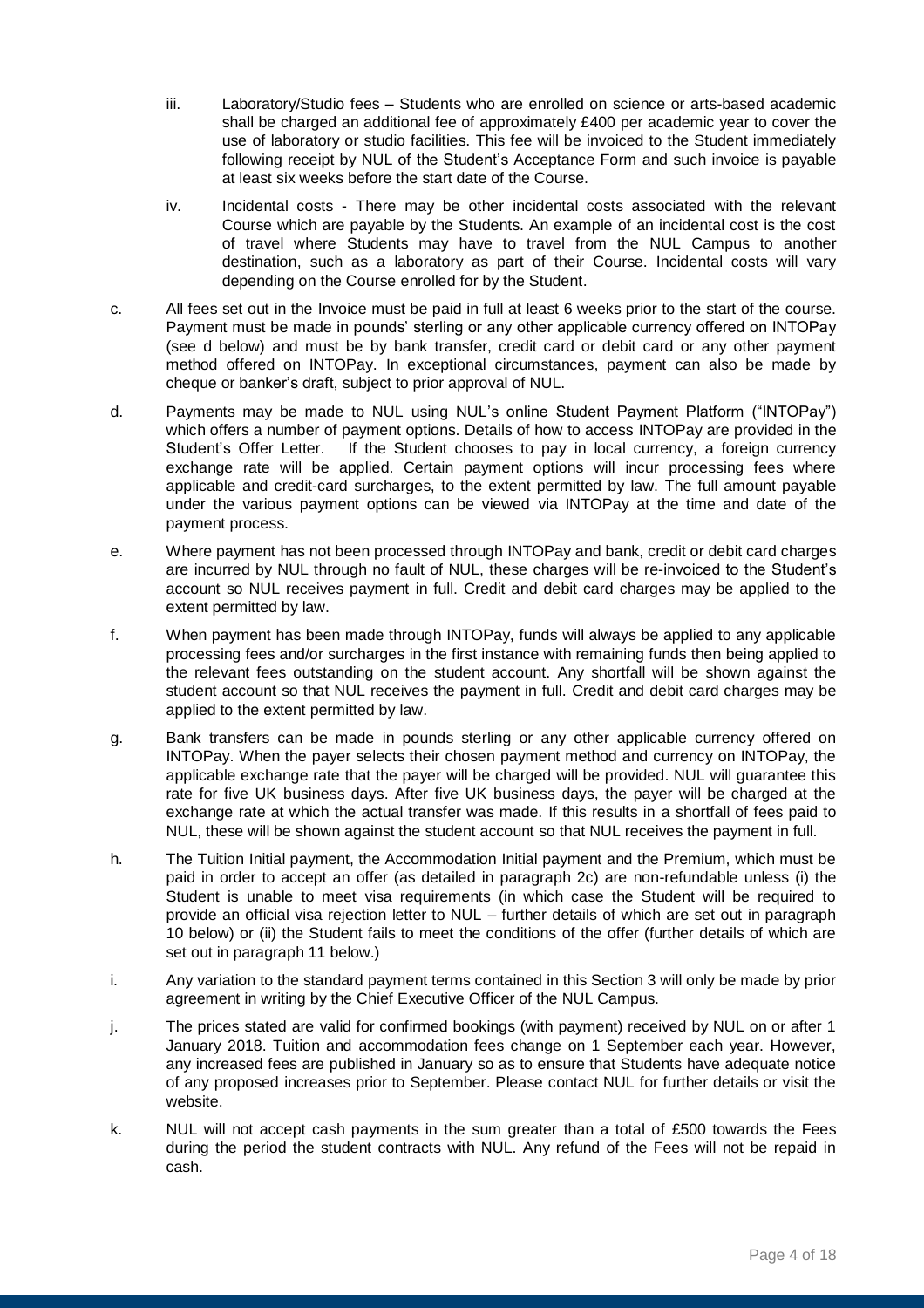#### **4. Refunds**

- a. Refunds of any payment made to NUL will only be made to the individual or organisation that originally paid the funds. If a third party has paid the funds on behalf of the Student NUL is unable to refund the funds directly to the Student and any refund will be made directly to the third party who originally paid the funds.
- b. All fees that have been paid by debit or credit card will be refunded to the original card used for payment. If the payment was originally made in foreign currency, this will be credited back to the original payer at the exchange rate at which the original payment was made. Refunds may have to be made in more than one transaction if the refund refers to more than one payment made by the payer.
- c. Only fees will be refundable: associated processing fees or credit card fees are not refundable. Refunds will also incur processing and credit card fees to the extent permitted by law.
- d. All fees that are being paid by bank transfer will only be refunded to the original payer account. If the original payment was made in foreign currency, the refund will be made in pounds sterling. Proof of payment such as a receipt or a bank statement showing payment from that account must be produced for a refund to take place. Failure to do so may delay the refund severely or prevent it altogether.

#### **5. Overdue fees**

- a. Where the Fees are not paid by the Payment Due Date, interest will be charged on any outstanding Fees at the rate of 2.5% above the base rate of HSBC per month from the Payment Due Date until payment.
- b. NUL reserves the right to withhold any academic certificates if Fees in respect of tuition are still owed by the Student at the end of their Course.
- c. Fees remain payable unless you cancel the Course in accordance with paragraph 7b.

#### **6. Changes to Confirmation of Acceptance for Studies ("CAS")**

- a. NUL will issue a CAS, no more than six months before the Student's first Course start date provided that:
	- i. the Student's offer is unconditional; and
	- ii. the Student has paid the Initial payment plus any other fees as set out in the Invoice.
- b. Before issuing the CAS, NUL will confirm with the Student that the details to be included in the CAS are correct. Once the student has confirmed that the details are correct, NUL will submit the details to the Home Office.
- c. If the Student requests any changes to the information on the CAS (other than an update to the 'Fees paid to date' information after making further payments) after NUL has submitted the details to the Home Office and therefore a new CAS is required, the Student will be charged for each request at the then prevailing rate. At the time of going to print the cost is £21 but is subject to review by the Home Office.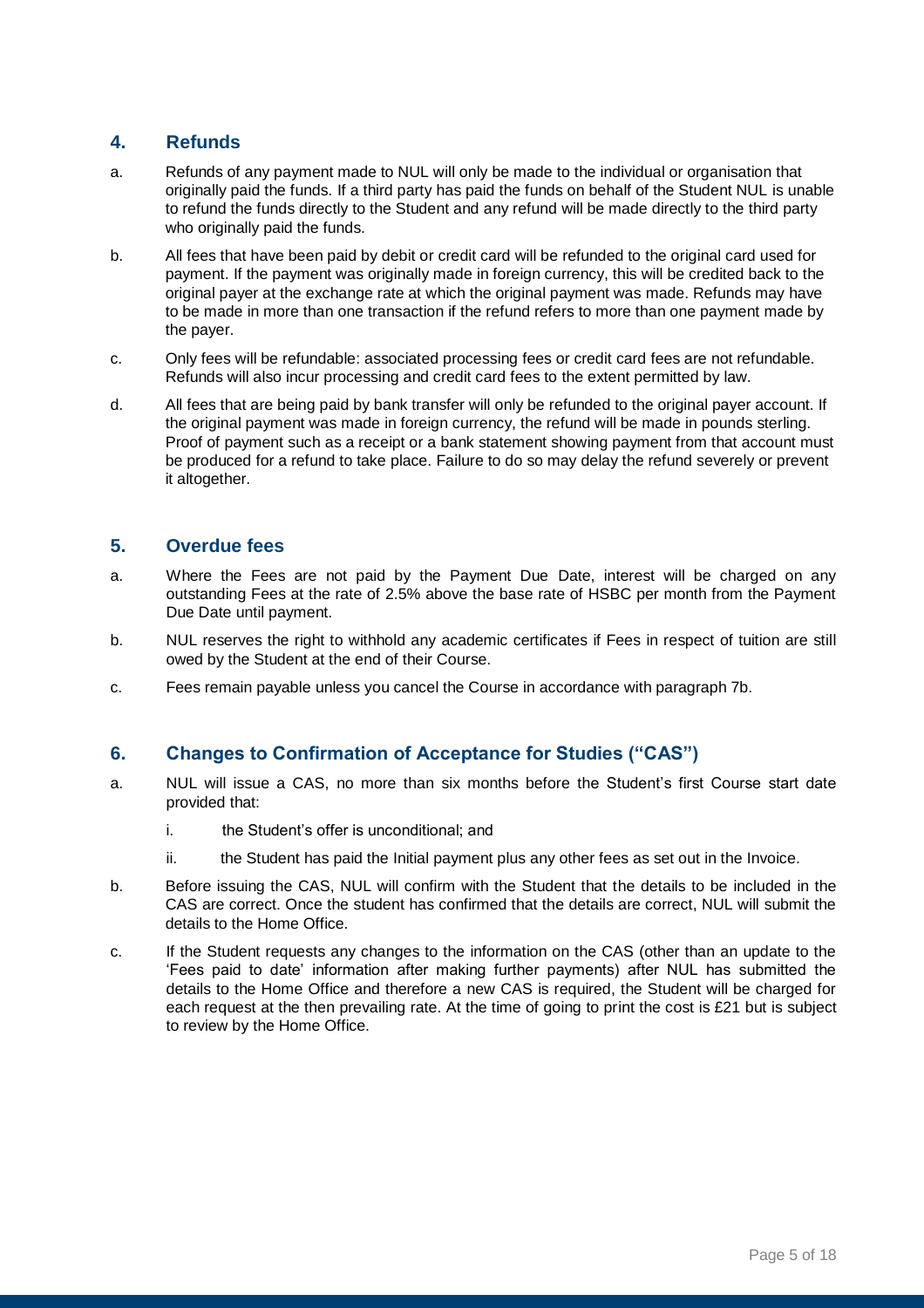#### **7. Cancellation**

a. Subject to paragraphs 8 and 9 below, if the Student wishes to cancel their place on the Course prior to the Course commencing, then, unless such cancellation is due to visa refusals, and/or academic and/or English Language conditions on the Student's Offer Letter not being met, the following charges apply for all Academic programmes, Academic English programmes and Presessional English Courses:

Tuition Fee Cancellation Charges:

Four weeks or more before commencement: cancellation fee of £500

Less than four weeks before commencement: cancellation fee of £1000

Cancellation after course commencement: cancellation fee of one term's full fees (excluding Pre-sessional, where full fees apply)

Accommodation Fee Cancellation Charges:

Four weeks or more before commencement: cancellation fee of £500

Less than four weeks before commencement: cancellation fee of £1000

Cancellation after commencement: cancellation fee will be the entire balance of the accommodation fee owed by the Student

(together "the Cancellation Charges")

- b. Cancellations must be made in writing to the NUL Admissions Office, One Gloucester Place, Brighton, BN1 4AA. Cancellations will become valid on the day the written notice is received by NUL in accordance with paragraph 39.
- c. The Cancellation Charges will be deducted from the Initial payments and/or any Fees paid by the Student at the time of cancellation. If no Initial payments and/or Fees have been paid by the Student, NUL will invoice the Student for the Cancellation Charges. Payment of the Cancellation Charges shall be due within 30 days of the date of such invoice.
- d. Cancellation of a Course results in the cancellation of any Uniplan Insurance Policy.

On cancellation, we will refund the Premium that you have paid for the Uniplan Insurance Policy less:

a) a charge for the period you have been insured, unless you have travelled, made a claim or suffered an incident likely to give rise to a claim has occurred, in which case no refund will be due; and

b) a £25 administration charge.

(together the "Uniplan Insurance Cancellation Fees")

#### **8. Leaving a Course early**

If you wish to withdraw from a Course after the Course has commenced, you must notify the NUL Campus in writing as described in paragraph 7b. You will incur Cancellation Charges (as set out in paragraph 7a) if you withdraw from a Course. The balance of any monies owed to the Student will be refunded after deducting the Cancellation Charges.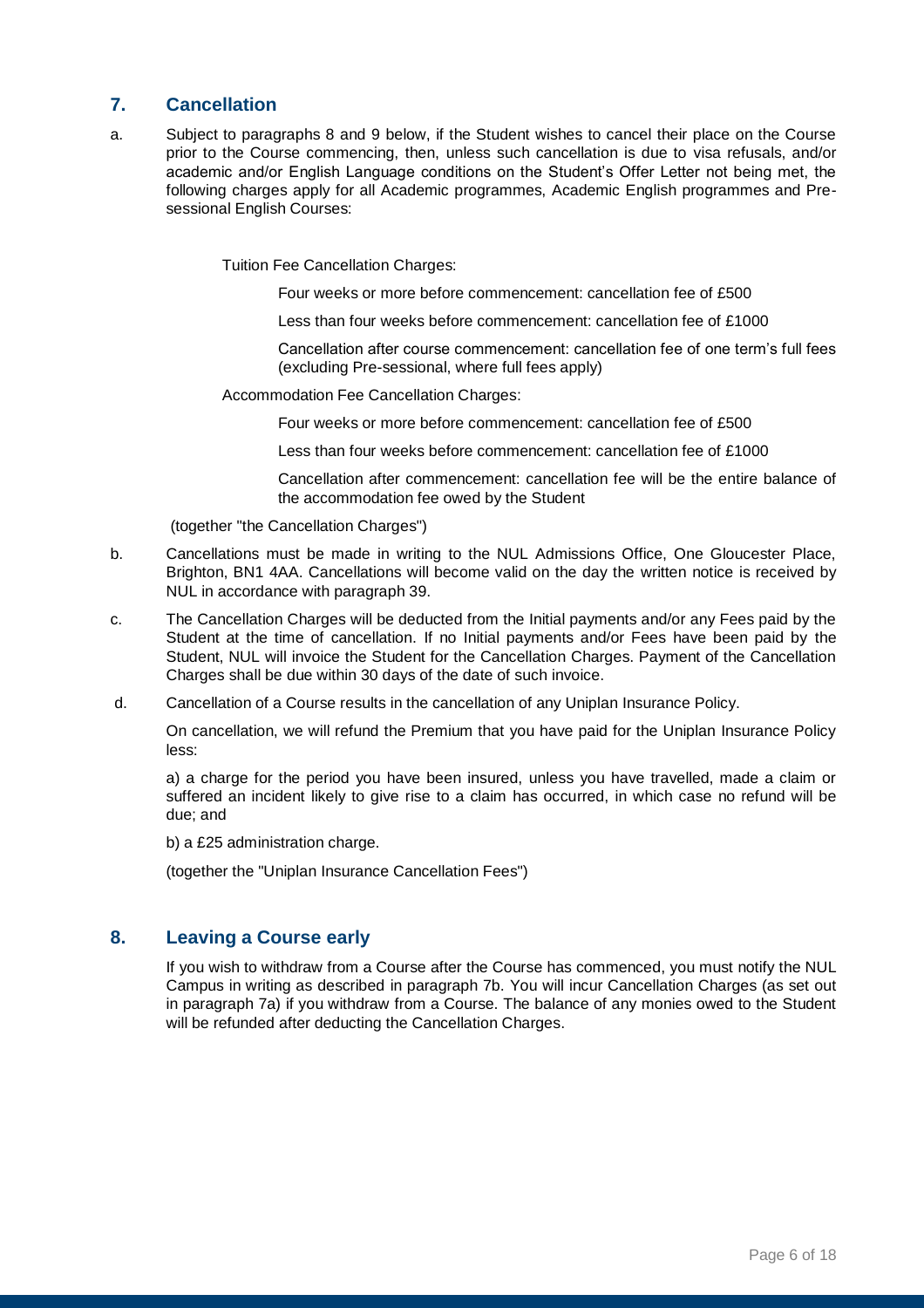#### **9. Contracts made by distance communication**

- a. If NUL has made its offer for a place on the Course and the offer has been accepted by the Student solely by means of distance communication (i.e. if up to the point when the contract is concluded there has been no face-to-face contact between the Student and NUL or NUL's representative) then the contract between us is a "Distance Contract".
- b. Students are entitled to cancel a Distance Contract at any time up to the earlier of:
	- i. 14 days from the date when you submit an Application Form; or
	- ii. the date on which the Student starts the Course.
- c. In order to cancel the Distance Contract, the Student must inform NUL in writing at the NUL Admissions Office, One Gloucester Place, Brighton, East Sussex, BN1 4AA within the time periods set out in paragraph 9(b) above. The Student is requested to use the Model Cancellation Form (found at Annex A of these Terms and Conditions) when notifying NUL.
- d. If any payment of the Fees has been made by the Student to NUL under a Distance Contract prior to the date of cancellation then a full refund will be provided by NUL using the same payment type as soon as possible but, in any event, within 30 days of receipt of the Student's notification of cancellation.

#### **10. Cancellation or deferral because of Visa refusal/Visa delays**

- a. Students are advised that they are responsible for reviewing the current UK Visas and Immigration requirements "UKVI Requirements" and ensuring that all relevant documentation submitted complies with the requirements stipulated by UKVI. NUL will offer advice to Students regarding the UKVI requirements, however the sole responsibility of submitting UKVI compliant documentation rests with the Student.
- b. Students are entitled (provided such refusal / delay is not the result of any fraudulent activity) to cancel or defer a Course due to refusal or non-receipt of a necessary visa providing that the Student informs the NUL Admissions Office in writing and sends evidence to NUL of the visa refusal or that the Student advises NUL that they have not yet received the relevant visa from the Embassy as early as possible and in any event no later than two weeks after the Student's proposed Course start date (or one week for Academic English and Pre-sessional English courses).
- c. Cancellation Charges (except for Uniplan Insurance Cancellation Fees which will apply as outlined above in paragraph 7d) will not be incurred in the circumstances described in paragraph 10a above provided that the Student complies with the notice requirements set out in paragraph 10a and the Initial payments and/or Fees already paid will be refunded accordingly. Failure to provide the relevant information in the timescales set out in paragraph 10a will result in the normal Cancellation Charges applying as set out in paragraph 7.
- d. If the visa refusal states that the visa has been refused due to any type of fraudulent activity by (or with the approval of) the Student then, notwithstanding paragraph 10c, the Student shall be liable for the full Initial payments and the Premium which will become non-refundable and the total of all claims, damages, losses (including consequential and indirect losses) and expenses incurred as a result of such fraud and the need to comply with any associated internal or external investigation.

#### **11. Cancellation because Conditions of Offer are not met**

a. If NUL's offer to the Student is conditional upon the Student meeting the requirements set out in the Offer Letter. NUL reserves the right to withdraw its offer to the Student if the requirements of the Offer Letter are not met.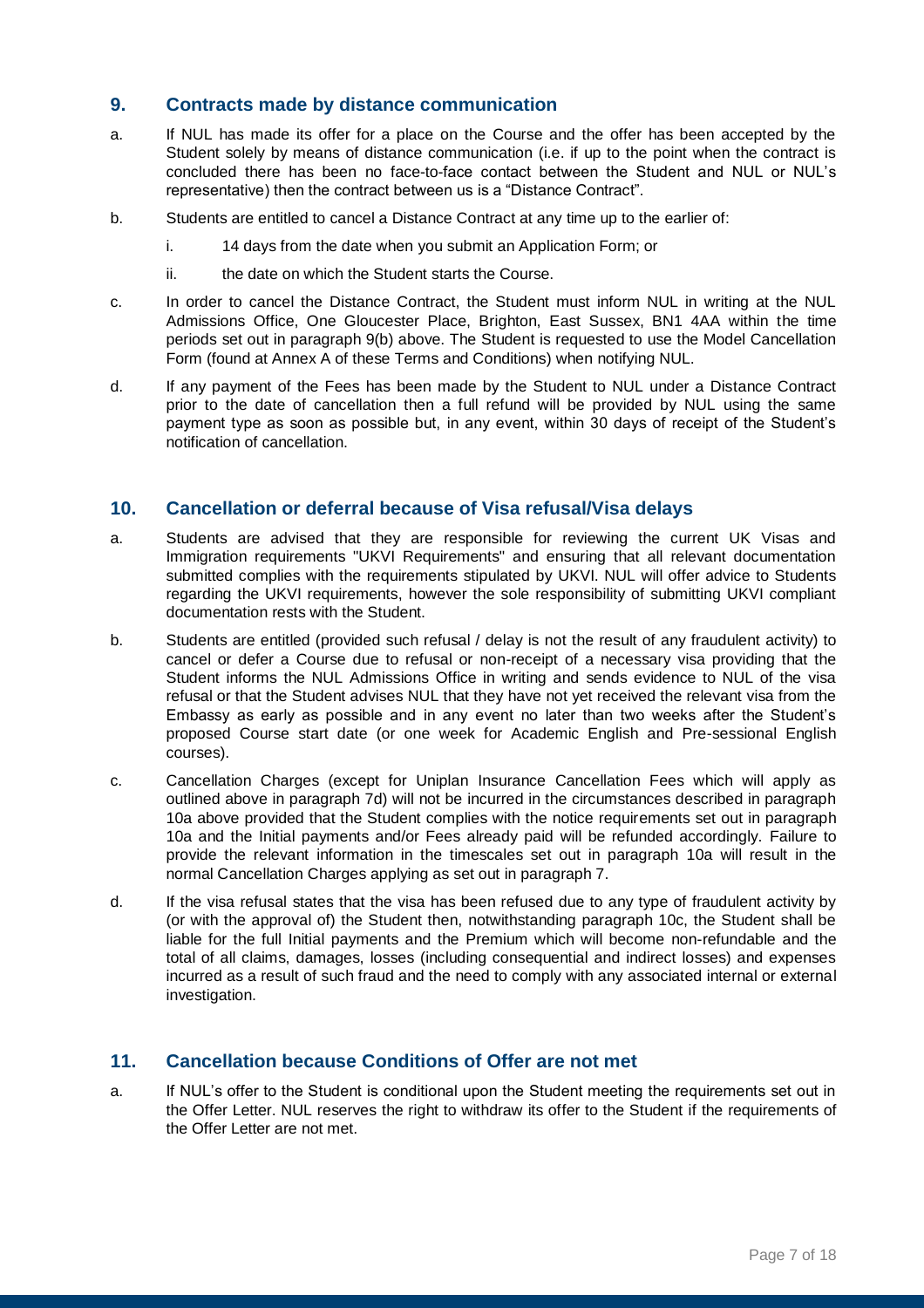b. If a Student does not meet the requirements set out in the Offer Letter, provided that the Student informs NUL in writing and sends evidence that the requirements have not been met as early as possible, but at least four weeks before the Course start date, no Cancellation Charges will be payable by the Student to NUL. This information must arrive at the NUL Admissions Office in the UK no later than four weeks before the Course start date or the day after the Student's exam results are published (if this falls after the four week cut off point) (in accordance with the provisions in paragraph 39). If NUL receives the relevant information (including evidence of the date of publication of the results if this falls after the four week cut off point) within the timelines outlined above, the Initial payments/Fees already paid (minus the Uniplan Insurance Cancellation Fees as outlined above in paragraph 7d) will be refunded by NUL to the Student. Failure to do this will result in the Cancellation Charges applying (as set out in clause 7 above).

#### **12. Deferrals**

- a. A Student may defer the start of a Course if the Student has been prevented by "external events" from starting the Course, up to a maximum of two occasions. An "external event" includes (without limitation) serious illness or injury of the Student or of a close member of the Student's family.
- b. Students must ensure that any request to defer is accompanied by a full explanation of the reasons for the request, is presented in writing and reaches the NUL Admissions Office in the UK at least six weeks before the Course start date (in accordance with the provisions in paragraph 39). If NUL receives the request after this date, the Cancellation Charges may apply (see paragraph 7a). The request should also include details of the Student's preferred new start date for the Course.
- c. All deferrals are subject to the availability of the requested chosen new Course start date at the time NUL receives the Student's request to defer.
- d. Any deferral requests in excess of the two occasions referred to above will be considered by the NUL Admissions Office on a case-by-case basis and acceptance of a deferral request will be at the NUL Admissions Office's sole discretion.
- e. On the basis that a new CAS will need to be issued if a request to defer is successful, the Student will be charged the fee in respect of the new CAS (as described in paragraph 6c above).
- f. Student accommodation will need to be re-booked and is subject to availability.
- g. If the reason for deferral of a Course is due to visa refusal, the provisions set out under paragraph 10 above shall apply.

#### **13. Academic criteria and attendance**

- a. Students are accepted on to the Course on the strict understanding that progression through the Course and successful completion of the Course are conditional upon satisfactory attendance and successful attainment of specified progression grades.
- b. Students are accepted on to the Course on the strict understanding that they attend all classes. By signing the Application Form, the Student accepts that if they fail to attend classes without good reason, or without the permission of a member of NUL staff for the Course or a member of the Campus Senior Management Team, they may be deemed to have withdrawn or be required to leave the Course. In the case of students studying on a Tier 4 visa, the Campus may also report the situation to the Home Office.
- c. During the Course Induction all Students will be made aware of the criteria for successful completion of the Course. The assessment of student performance may take into consideration coursework, internal Campus examination results, attendance, effort in class and homework.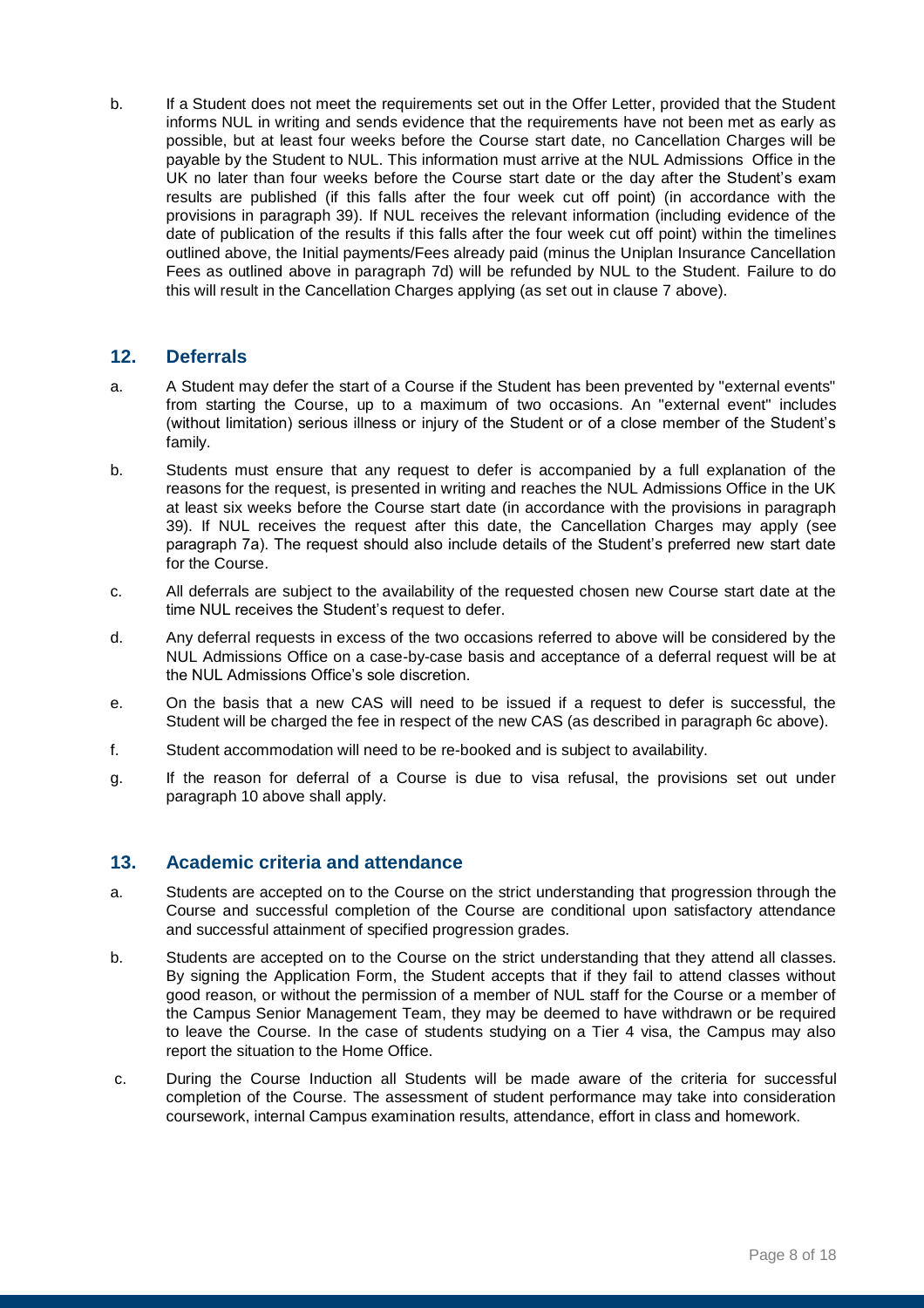- d. Students who do not meet the academic and/or any other attainment criteria for successful completion may not be allowed to proceed with their intended study plan. In such cases, Students will be offered advice on suitable alternative study options.
- e. Students who do not meet the attainment criteria for progression from an English language programme, or who are identified at being at serious risk of not meeting the attainment criteria for progression from an English language programme, to their intended Course of study (including Extended courses as defined in the Brochure) will be offered advice on alternative study plans which may include further study on the English language Course. In some cases, an alternative study plan may involve additional time and expenditure with regard to tuition and accommodation fees.

#### **14. English language admissions criteria**

- a. Offers are made to Students for both English language and academic Courses on the basis of the certification provided by the Students that they meet the admissions criteria. If, however, the results from the tests and assessment procedures on arrival provide clear evidence that a Student's actual level of proficiency in the relevant discipline is lower than claimed and lower than that required for their designated Course or for visa entry purposes, then the Student will be formally advised of the results and of their options.
- b. Where 14a applies:
	- i. if the English Language level is below the level for visa entry purposes then the Student will have to return home; or (where 14bi does not apply);
	- ii. an alternative study plan which may involve additional time and expenditure with regard to tuition and further accommodation fees may be required. This will be determined at the discretion of NUL.

#### **15. Behaviour, welfare and attendance**

- a. By signing the Application Form, the Student consents to NUL requesting and receiving any relevant information from any University school, service or centre concerning the Student's behaviour, welfare and attendance, and to allow the efficient operation of the Campus.
- b. If the Student has welfare and/or pastoral problems or concerns, the Student should in the first instance refer to the NUL Student Handbook or contact the Student Services team.
- c. By signing the Application Form the Student agrees to adhere to the NUL Campus Code of Conduct (published in the NUL Student Handbook) and all other University regulations, where applicable. Serious breaches of INTO and/or NUL regulations, where applicable, may result in expulsion from NUL and the University with no refund of the Fees.

#### **16. Class times and sizes**

- a. For all Courses, classes will normally be held Monday to Friday between the hours of 08:00 and 19:00 ("Normal Class Hours") with a minimum of 15 hours per week scheduled between the hours of 08:00 and 18:00., there may be instances where classes could be held outside of the Normal Class Hours due to unforeseen circumstances in which event NUL will provide Students with reasonable and adequate notice of any changes to classes.
- b. Lessons will take place in the form of classes, seminars, workshops and lectures. Academic subject class sizes will vary depending on the learning format (e.g. lecture, seminar, lab practicals, off site field trips). English language classes will usually have a maximum class size of 16.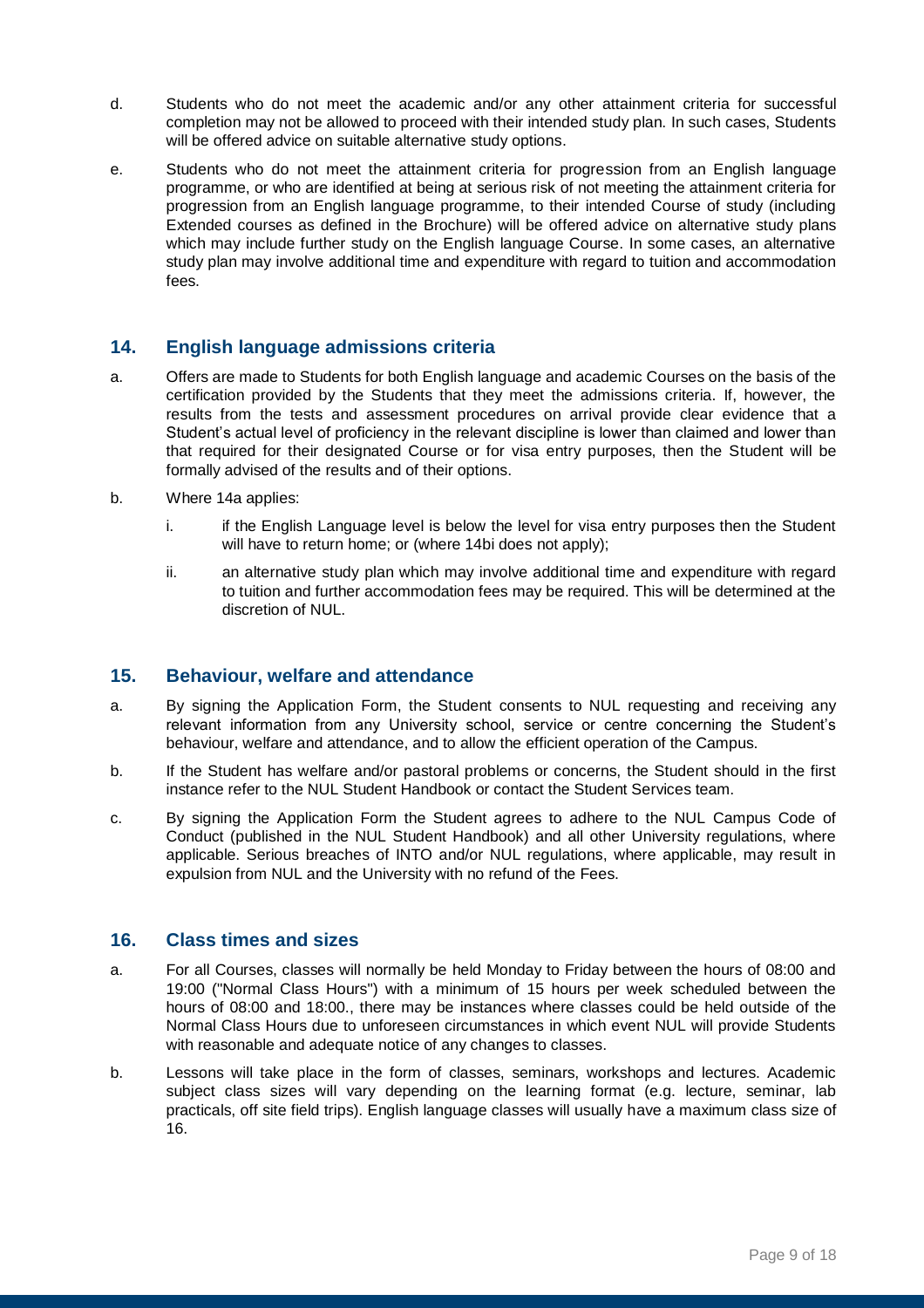c. Although, examinations will normally be held during Normal Class Hours, as detailed in 16a, there may be instances where examinations may be required to take place outside Normal Class Hours, and at venues outside of the main Campus. In the event that examinations take place outside Normal Class Hours, NUL will provide the Students with reasonable and adequate notice so as to minimise the impact of any changes.

#### **17. Holidays**

- a. No regular classes will take place at NUL on recognised UK public holidays
- b. No refunds will be made for classes not taking place on these dates.
- c. No classes will take place outside the published dates relevant to individual courses

#### **18. Arrivals**

- a. Students must arrive in the UK on the Saturday or Sunday before the Course start date and register and enrol at the Campus on the Course start date.
- b. Late arrivals NUL expects all Students to arrive and start their Course on the scheduled start date. However, NUL recognises that Students are sometimes delayed for unavoidable reasons (these would include, for example, cancellation of, or delays to, flights or other transport). In exceptional cases, the NUL Campus will allow Students to arrive up to two weeks after the published start date for academic Courses and up to one week late on English language Courses. Unavoidable late arrivals must be approved in advance by the Head of Admissions of NUL as soon as the Student becomes aware that he or she will not arrive in time for the scheduled start date.
- c. Students on Pre-sessional courses MAY NOT arrive late.
- d. If, due to late arrival, a new CAS has to be issued, there will be a charge for the issuing of the new CAS (as set out in paragraph 6c above).
- e. No discount or refund of Fees will be given for late arrivals.

#### **19. Accommodation**

- a. In the Application Form, the Student is required to select their preferred accommodation. NUL aims to provide the accommodation as requested but, if this is not available, NUL reserves the right to provide an alternative type of accommodation. This will be charged at the published rate for such accommodation as set out on the fees page within the Brochure.
- b. Under 18s are required to stay in NUL accommodation or with DBS checked homestay hosts unless full details have been provided of alternative living arrangements with a named adult over the age of 21.
- c. Students will be sent a copy of the accommodation terms and conditions with their Offer Letter and are required to agree to them when returning the Acceptance Form. Accommodation is allocated upon receipt of the signed copy of the student's Acceptance Form, payment of the appropriate Accommodation Initial payment as described in the Offer Letter (as evidenced by the Student's invoice) and once you have received confirmation that the type of room that you have requested is available.
- d. NUL accommodation is only available to Students who are registered on full-time NUL Courses.
- e. Accommodation is not available to family members of Students (unless they are also registered on full-time Courses at NUL).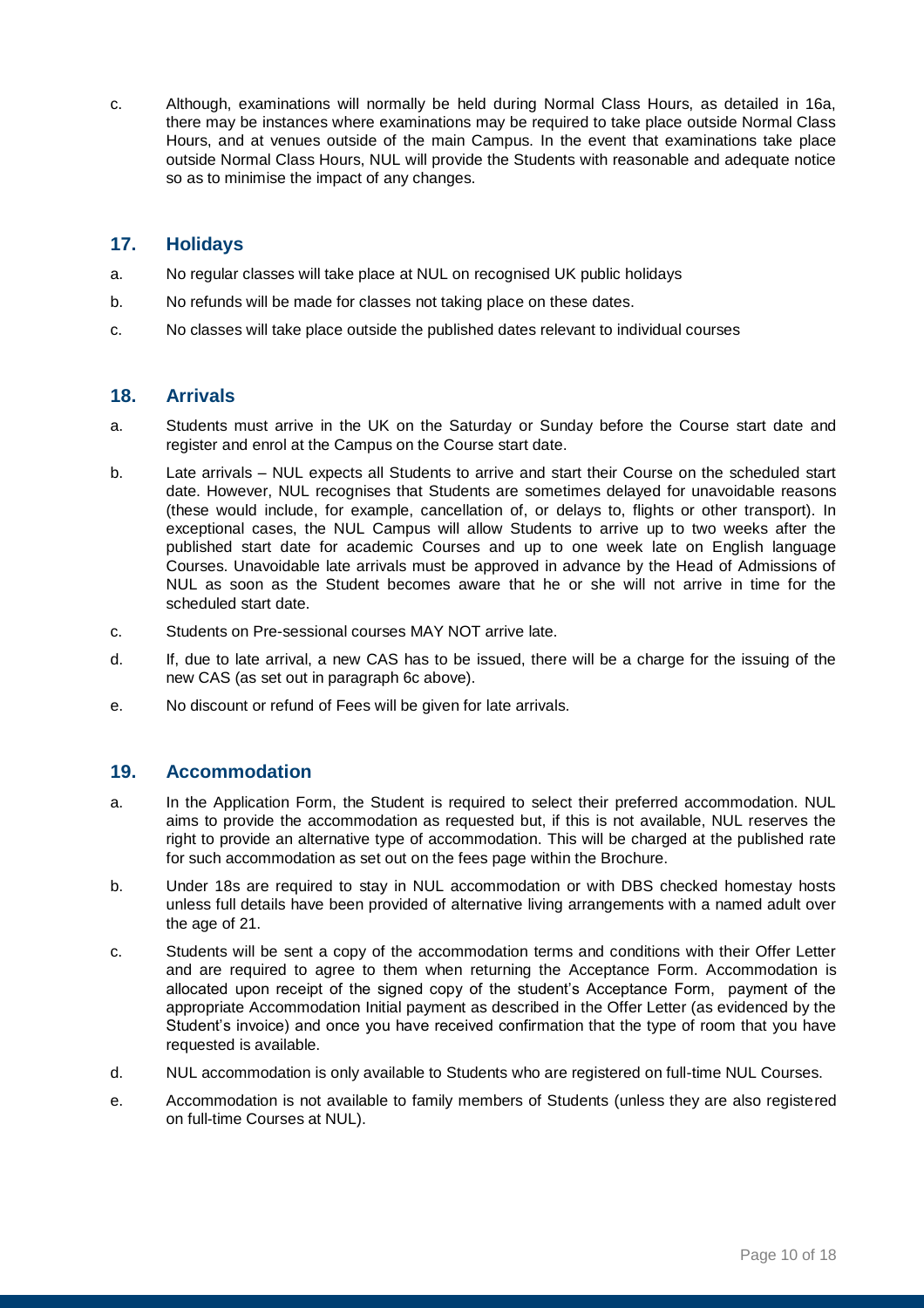- f. If a Student is eligible to resit an examination ("a Resit") the date of such Resit may be outside the term dates of the Course. If that is the case, any decision to Resit that examination shall also constitute an undertaking by the Student to meet the relevant charges for extending accommodation to cover this period should they (or their parents and/or guardian if the student is under 18) wish so to extend. This may be subject to accommodation availability.
- g. NUL advises that you insure your personal belongings. NUL shall have no liability for any loss, theft and/or damage to Students' personal belongings kept in NUL accommodation. NUL can provide details of insurance policies on request.
- h. Where a Course spans a holiday period, accommodation fees will still be charged for those periods.

#### **20. Damage to property and expenses**

- a. All Students, including those not staying in NUL accommodation, will be required to pay a damage and sundry expenses deposit of £500 ("Expenses Deposit") which will be invoiced at the time of booking their Course and shall be payable at least six weeks prior to the start date of the Course. The Expenses Deposit is refundable at the end of the Course, minus any costs not already paid in Campus for any damages, exceptional cleaning or other charges which have been incurred either to the residential/homestay accommodation or the premises and/or facilities which are discovered during occupancy or once an inspection has taken place after the Student's departure. The NUL Campus will repay any monies owing within 60 days (or, where the relevant Campus is accredited by ANUK, 28 days) of the Student's final Course end date. Repayment of any monies owed will be subject to the provisions of paragraph 4.
- b. Breakages Students are responsible for payment of any damage caused by them to property (including but not limited to residential/homestay accommodation and/or other premises and/or facilities, and any fixtures, fittings, furniture, equipment or other contents therein) owned or occupied by NUL (where applicable), the NUL Campus or a third party ("Property"). Students in residential accommodation may be required to sign an inventory on arrival and departure. The NUL Campus reserves the right to recover costs for damage or exceptional cleaning required in respect of any Property from Students. Any damage which requires repairs and/or exceptional cleaning which occurs whilst the Student is living in the relevant Property or is required following the Student's departure will be charged to the Student separately at the going rate. Any damage discovered during the Student's stay will be invoiced at that time and payment will be due immediately. Charges for damage discovered after departure will be deducted from the Expenses Deposit. If the amount due is in excess of the Expenses Deposit paid by the Student, NUL will invoice the Student for the excess amount. The Student shall pay any such amounts to NUL within 30 days of the date of the invoice.

#### **21. Accommodation changes or cancellation when a Student has arrived and moved into their Accommodation**

- a. Residential/homestay accommodation In all cases except visa refusals, Students who wish to cancel their accommodation booking will be subject to the cancellation fees as set out in the copy of the accommodation terms and conditions they will have received with their Offer Letter.
- b. Students are bound by the terms and conditions of their accommodation contract.
- c. Full accommodation charges will apply during any notice period as outlined in the accommodation contract.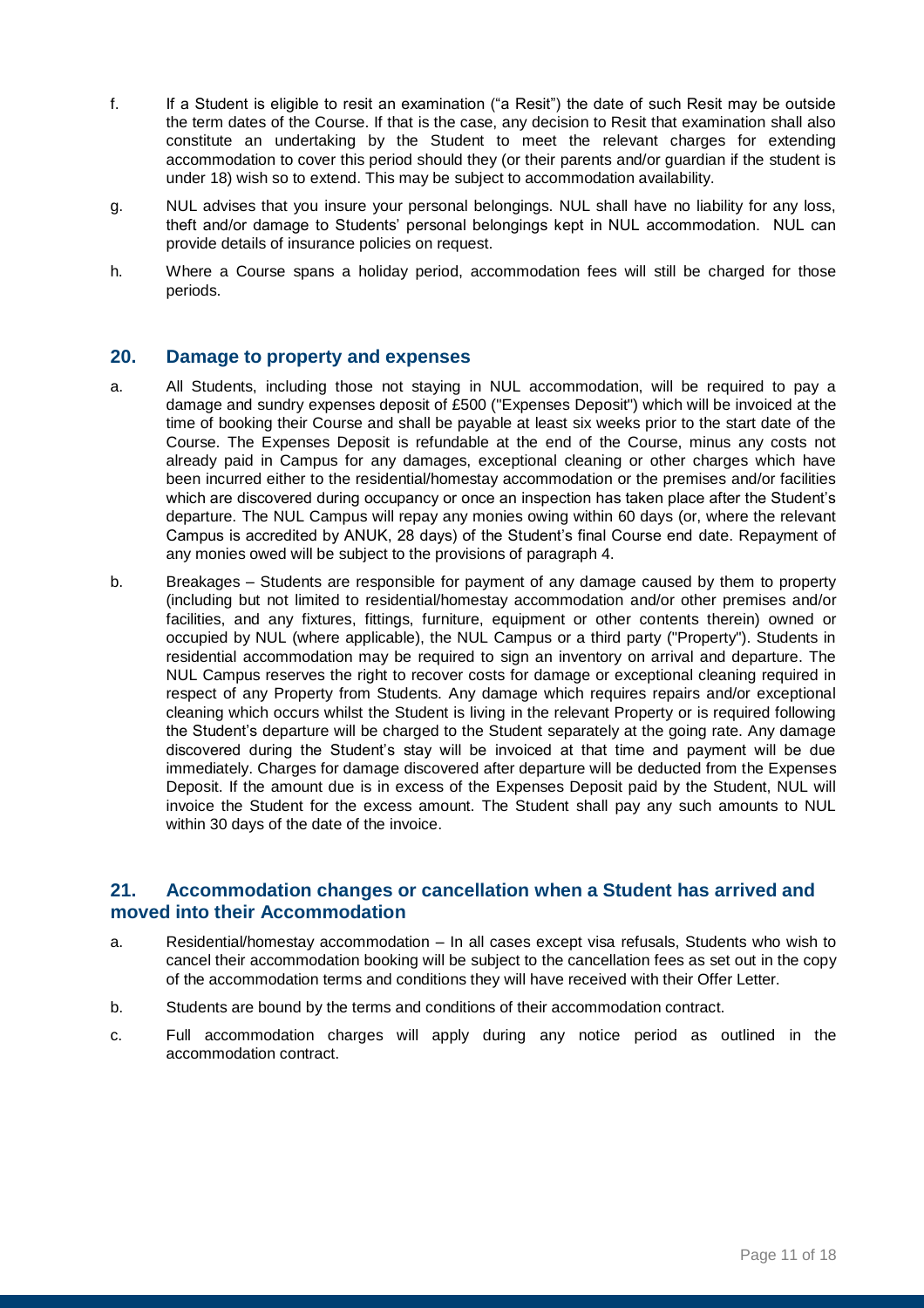- d. No change to the type of accommodation arrangements will be made without the written permission of the Chief Executive Officer or member of the senior management team. This permission will only be given in exceptional circumstances. If a Student makes a change to his/her accommodation arrangements or leaves accommodation provided by NUL without the prior written consent of the Chief Executive Officer, the Student shall remain liable for the full accommodation payments invoiced or reserved at the time of confirmation.
- e. A Student under the age of 18 may only move to agreed alternative private accommodation where the Student's parent or guardian have certified to NUL that this is the case and that the provision of accommodation by NUL is no longer required. For the avoidance of doubt, the Student shall remain liable for the full accommodation payments invoiced or reserved at the time of confirmation in respect of the vacated property.
- f. Residential accommodation may not be available over the two week Christmas period to Students who are under 18 years old. The NUL Campus can assist with alternative arrangements which may incur an additional charge.

#### **22. Airport pickups**

- a. Airport pickups may be booked for the fee detailed in the Brochure (the "Airport Pick-up Fee"). The airport pickup will be for the passenger named on the application form only or for named Students if Students agree in advance (and notify NUL) that they wish to share an airport pickup.
- b. Additional family members or chaperones accompanying the named passenger will be charged an additional Airport Pick-up Fee.
- c. The first 30 minutes of waiting time is included in the Airport Pick-up Fee. Additional fees may apply for waiting periods longer than 30 minutes.
- d. Airport Pick-up Fees will only be refunded for 'missed pickups' if the Student informs NUL, by telephoning the NUL emergency telephone number (as publicised in your confirmation pack), that their pickup will not be required or that they will be delayed before they leave the departure airport, or if they have arrived at their destination airport and the transfer is a no show, they telephone the NUL emergency telephone number (as publicised in your confirmation pack), to alert the NUL Campus that their transfer is a no show before they leave the arrival airport.
- e. Airport pickups are compulsory for students under 18, unless parents provide NUL with evidence that they have made alternative arrangements for the collection of their child from the UK entry airport. A similar compulsory delivery of students under 18 to their departure airport applies.

#### **23. Travel to the NUL Campus**

- a. NUL expects Students to assist NUL with its Green Travel Plan, or that of the university as maybe reasonably required. A copy pf The Green Travel plan can be obtained by contacting the NUL Director of Operations.
- b. Students may not bring cars to campus unless otherwise agreed in advance by NUL. Please contact NUL for further details of our Green Travel Plan.

#### **24. Record keeping duties under TIER 4 Immigration rules (PBS)**

a. NUL is required to comply with regulations of the UKVI enforced from time to time. Students undertake to comply with any reasonable requests as determined by UKVI regulations. The requests may include but are not limited to providing a copy of Students' passport, identity card for foreign nationals or United Kingdom immigration status document, Students' UK contact details and class attendance records.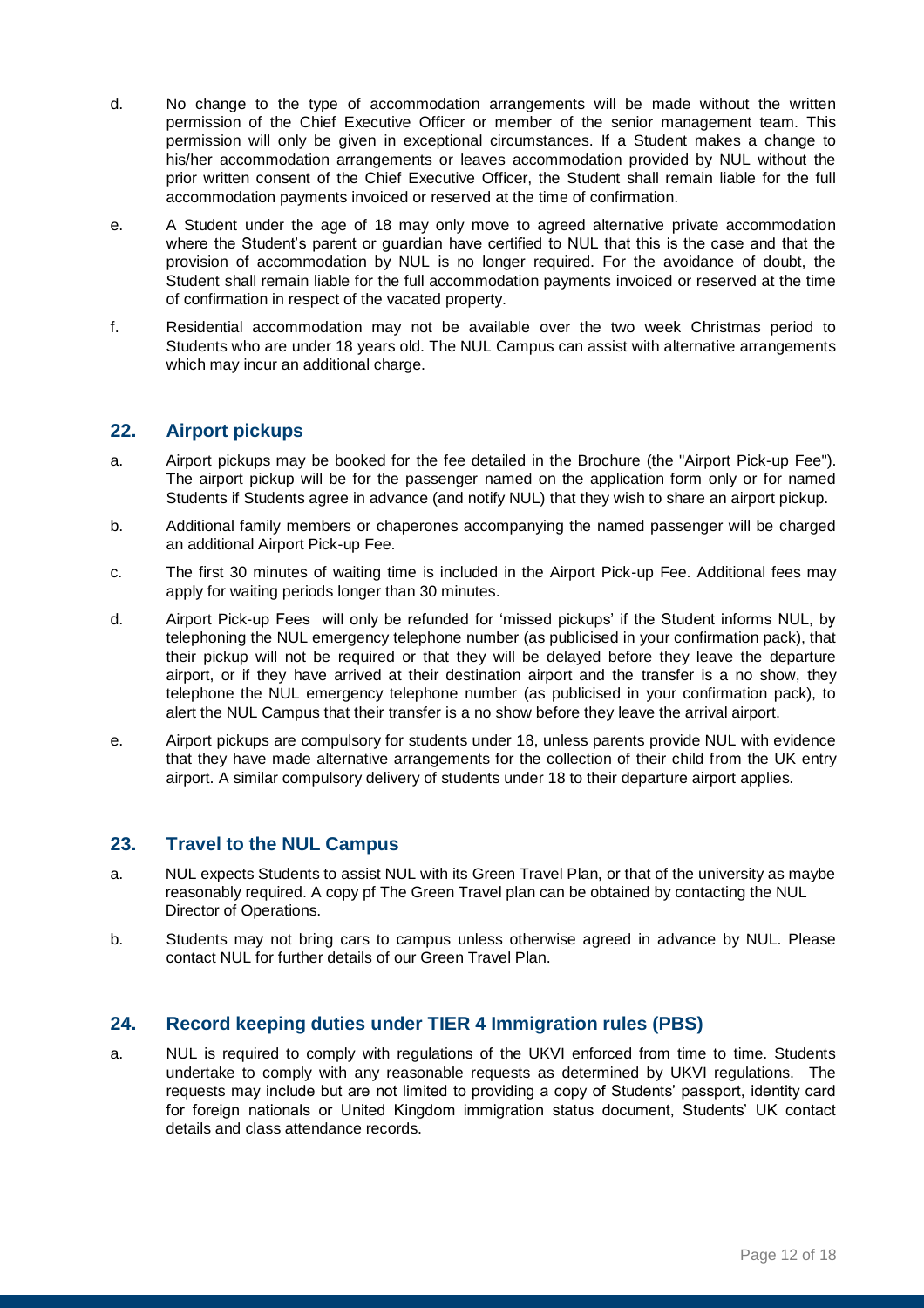- b. Under the TIER 4 Immigration rules (PBS) the sponsor licence holder will report to the Home Office in the following circumstances:
	- i. if the Student fails to enrol on the Course within the enrolment period;
	- ii. if the sponsor licence holder stops being the Student's immigration sponsor for any other reason, for example, if the Student is withdrawn or moves into an immigration category that does not need an approved education provider;
	- iii. if there are any significant changes in the Student's circumstances, for example, if the length of a course of study becomes shorter; or
	- iv. if NUL has any suspicions that the Student is breaking any conditions attached to their Tier 4 Student visa permission.
- c. Students should pay attention to the specific requirements of their Tier 4 student visa. Where it is noted on their visa, students should register with the police and should provide proof of same to the Campus Student Support Team.
- d. Students are ultimately responsible for reviewing and ensuring that their visa application complies with current UKVI visa requirements.

#### **25. Medical treatment and accident insurance**

- a. Acceptance by the Student (or by his/her parent or legal guardian if the Student is under 18), of a place to study at the NUL Campus indicates that the Student (or parent/legal guardian if the Student is under 18):
	- i. gives permission for the administration of first aid and appropriate non-prescription medication to the Student if required; and
	- ii. if the Student is under 18, for NUL to recommend that the Student seeks medical, dental or optical treatment when required.
- b. All Students must maintain a valid and comprehensive medical and accident insurance policy for the duration of their stay. Students unable to provide evidence of adequate cover at the time of their application are required to take up the Uniplan Insurance cover as a condition of enrolment.

#### **26. Students who are under 18**

- a. NUL strongly recommends that parents appoint a UK based guardian, who must be at least 21 years of age, for Students under 18 years of age.
- b. If parents are making their own arrangements for either guardianship services or a friend or family member in the UK to act as guardian to the Student, then evidence of these guardianship arrangements and contact details thereof must be supplied with the Acceptance Form.
- c. Parents of Students under 18 must sign a consent form authorising nominated NUL staff to act (on behalf of the parent) in the case of an emergency. They must also complete a medical information form. The forms will be included with the Offer Letter and must be completed and returned to NUL with the Acceptance Form. Failure to return these forms could result in a CAS not being issued.
- d. In the case of Students under 18, any reference in these Terms and Conditions to liability of Students shall also infer liability on the parents or guardian of the Student and such liability is joint and several, which means that NUL can recover any losses, overdue fees or any other costs that it is entitled to recover under these Terms and Conditions from the Student or the parents/guardians.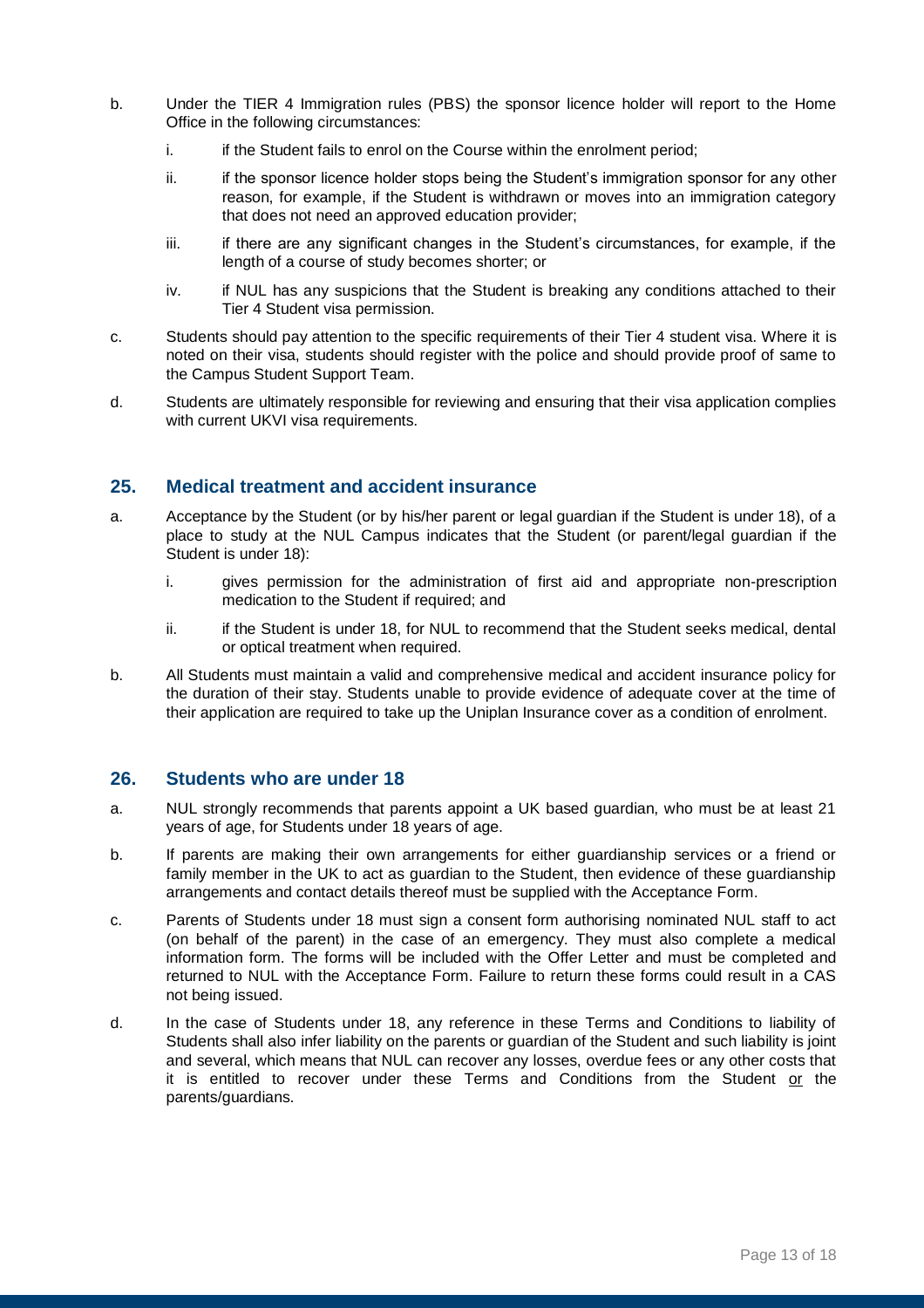#### **27. Use of Student information by NUL**

a. Newcastle University London respects your privacy and is committed to protecting your personal information. Further on how we look after your personal information can be found in our Privacy Notice [http://www.intostudy.com/Portals/2/Downloads/Terms/UK/Privacy-Policy/NUL-privacy](http://www.intostudy.com/Portals/2/Downloads/Terms/UK/Privacy-Policy/NUL-privacy-policy.pdf)[policy.pdf](http://www.intostudy.com/Portals/2/Downloads/Terms/UK/Privacy-Policy/NUL-privacy-policy.pdf)

#### **28. Liability**

- a. Subject to the following, NUL (including its staff and/or representatives) shall have no liability to the Student for any loss, damage, costs or expenses arising under or in connection with these Terms and Conditions except where such loss or damage is directly caused by NUL (or its staff or representatives).
- b. Where such loss or damage is directly caused by NUL (or its staff or representatives), NUL's liability shall, subject to the following, be limited to 150% of all Fees paid or payable by the Student to NUL.
- c. Notwithstanding any other provision in these Terms and Conditions, nothing shall exclude or restrict NUL's liability for death or personal injury resulting from its negligence or fraudulent misrepresentation or in any other circumstances where liability may not be so limited under any applicable law.
- d. NUL shall have no liability for failure or delay to supply the Course and/or any service contemplated by these Terms and Conditions caused by unforeseen factors or circumstances which are outside of NUL's reasonable control. In the case of unforeseen circumstances, beyond the reasonable control of NUL, NUL will contact the Student to advise a new commencement or re-commencement date regarding the Course or alternatively will agree an alternate course of action with the Student.

#### **29. Disclaimer**

- a. Every effort is made to ensure that content published in the Brochure is correct at the time of publication. However, due to circumstances beyond NUL's control there may be instances where information contained in the Brochure may have changed since date of publication. The most up to date source of information is the Into Study website which can be accessed at [www.intostudy.com.](http://www.intostudy.com/) In the event that there are material changes to the information contained in the Brochure or to the information on the Into Study website, these changes will be highlighted in future correspondence. NUL therefore strongly recommends that immediately prior to making any application to NUL or accepting any offer from NUL, Students should refer to the most up-to-date version of the Course descriptions and specifications and the regulations on the NUL website.
- b. Due to unforeseen circumstances or factors beyond NUL's control, NUL may have to make variations to the contents and methods of delivery of the Courses and services, to discontinue Courses and services, and to combine and merge Courses, if such action is reasonably considered to be necessary by NUL.
- c. Applicants to NUL Courses will be notified as soon as practicable of any material changes likely to have a bearing on their application, such as cancellation of, or major modification to Courses offered, changes to accommodation provision or fees and charges to be levied by the university partner where applicable.
- d. NUL, in marketing its Courses, aims to comply with the British Code of Advertising Practice issued by the Advertising Standards Authority.
- e. Applications to universities for undergraduate or postgraduate courses are governed solely by the applicable terms and conditions of that university, and not by these Terms and Conditions.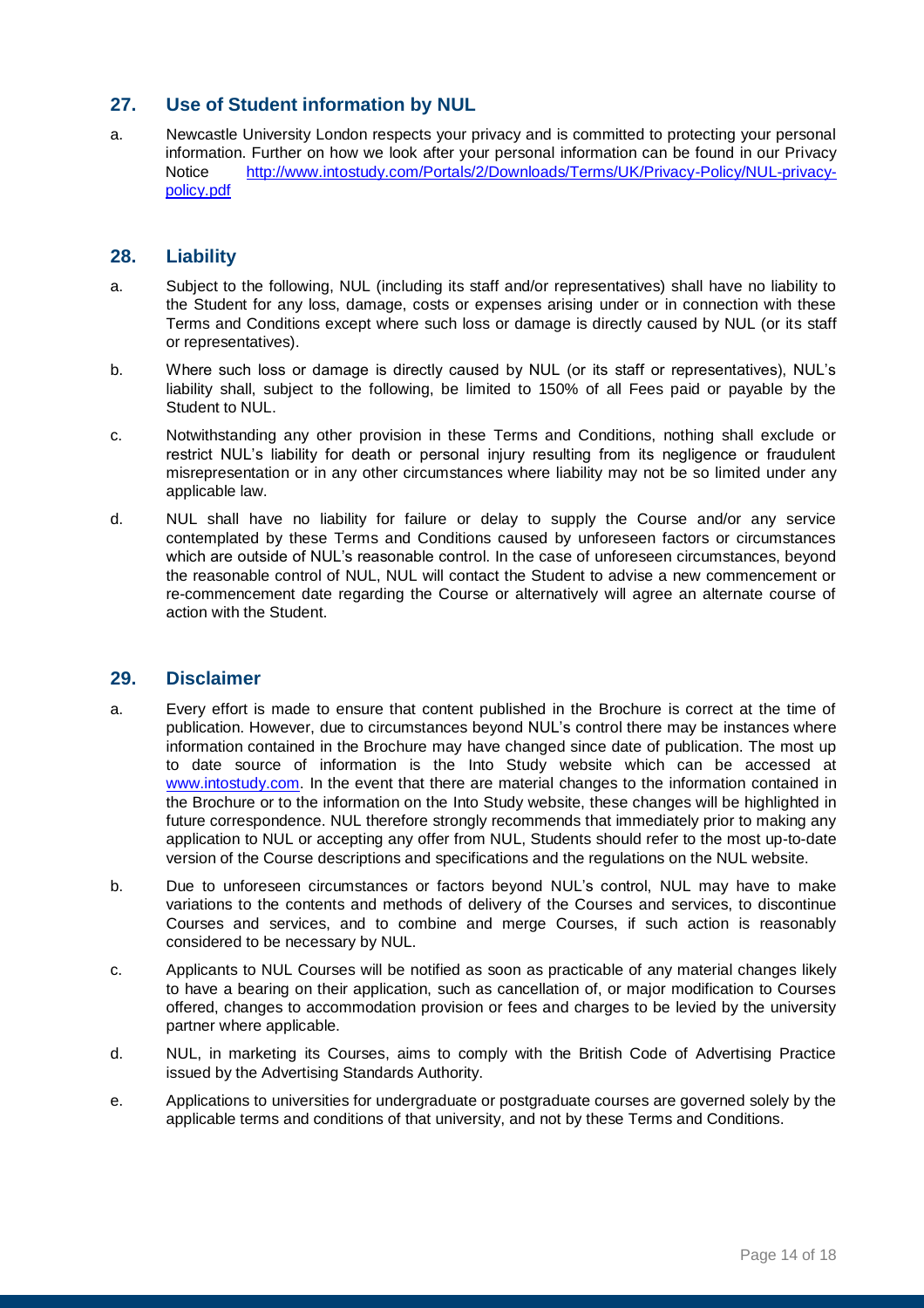#### **30. Equal opportunities**

- a. NUL operates an equal opportunities admissions policy. It aims to ensure that no applicant will receive less favourable treatment on the grounds of age, sex, marital status, race, colour, nationality, ethnic origin, sexual orientation, or political or religious belief.
- b. NUL welcomes applications from candidates with disabilities.

#### **31. Entire agreement**

- a. These Terms and Conditions (and those set out in the Offer Letter) constitutes the entire agreement between NUL and the Student and supersedes and extinguishes all previous agreements, promises, assurances, representations and understandings between them, whether written or oral relating to the provision by NUL of English language Courses and/or academic Courses and any other NUL Course to the Student.
- b. Should the Student wish to rely on terms which are not contained in these Terms and Conditions, the Student should request in writing that these terms be added to these Terms and Conditions. Once NUL has received and considered such a request, NUL will confirm in writing whether it accepts the Student's addition to these Terms and Conditions.
- c. Both the Student and NUL agree that they will have no remedy in respect of any statement, representation or assurance that is not set out in this agreement.

#### **32. Changes to these Terms and Conditions**

- a. NUL reserves the right to vary these Terms and Conditions. NUL will at all times, where possible, provide the Student with reasonable notice of any changes to the Terms and Conditions.
- b. Where material changes to these Terms and Conditions are to be implemented (prior to or after the contract being concluded with the Student) NUL will obtain the student's express consent to the said changes by indicating the material changes to the Student in the Offer Letter (or any time prior thereto) or via separate correspondence in the event that the Offer Letter has been signed.

#### **33. Transfer of these Terms and Conditions**

NUL may transfer its rights and obligations under these Terms and Conditions to another organisation within the NUL group of companies. In doing so, NUL will ensure that the Student's rights under these Terms and Conditions are not prejudiced.

#### **34. Severance**

Each of the paragraphs of these Terms and Conditions operates separately. If a court finds that any provision of these Terms and Conditions are illegal, the remaining paragraphs will remain in full force and effect.

#### **35. Governing law and jurisdiction**

- a. These Terms and Conditions and any dispute or claim (including non-contractual disputes or claims) arising out of or in connection with it shall be governed by and construed in accordance with the laws of England and Wales.
- b. The Courts of England and Wales shall have exclusive jurisdiction to settle and dispute or claim (including non-contractual disputes or claims) arising out of or in connection with these Terms and Conditions.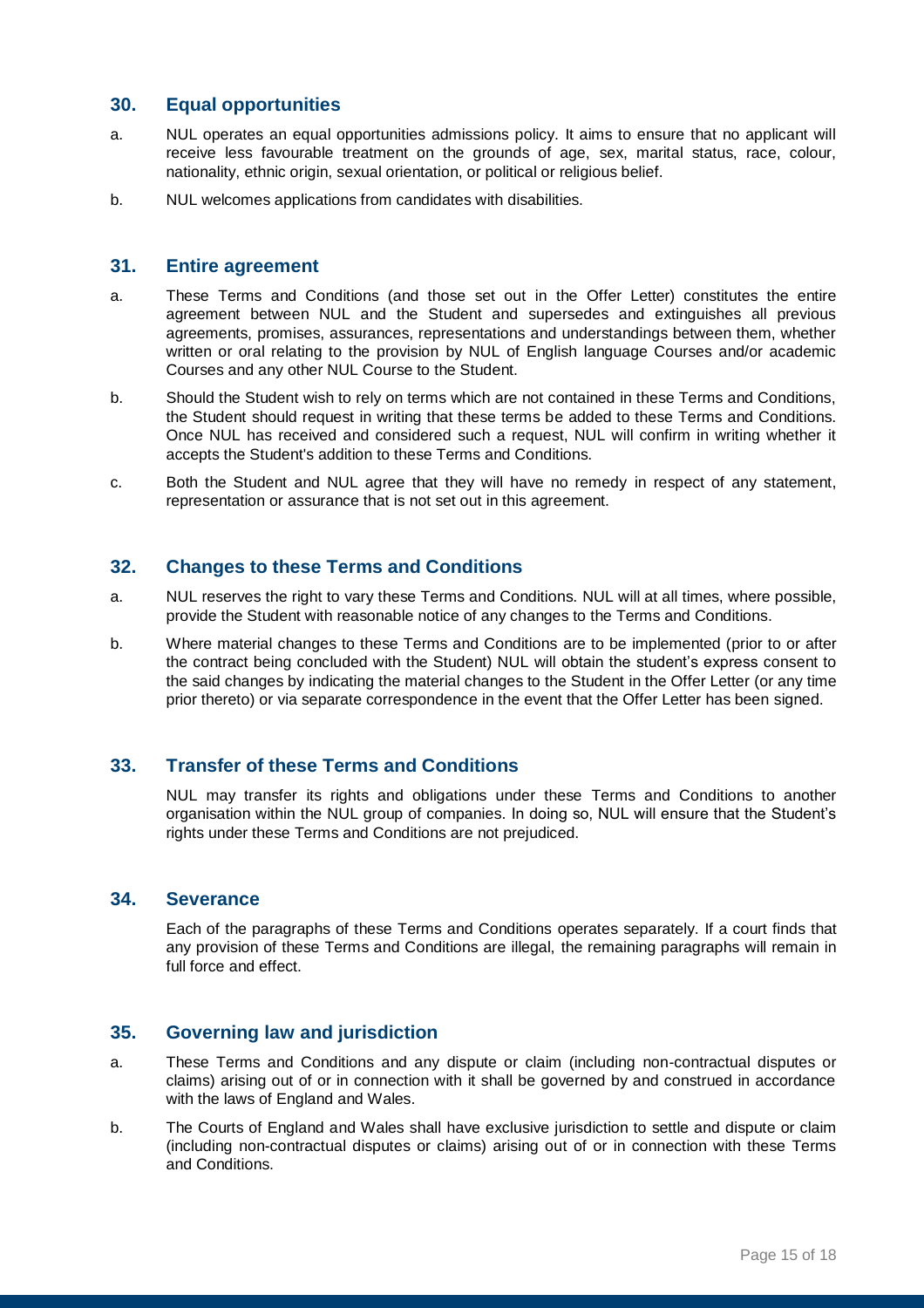#### **36. University placement and progression**

- a. Students who pass the NUL Foundation but do not meet the criteria for progression onto further study at Newcastle University may, at NUL's sole discretion receive a refund of all Fees paid if, having complied with NUL staff advice with regard to their university application, they have not been offered a place at a UK university on a course appropriate to their qualification.
- b. Students who successfully complete the NUL Foundation, Diploma or Graduate Diploma and who meet the individual entry requirements of Newcastle University for their chosen degree including English language level will be permitted to progress onto their course provided they have received a conditional offer and met the terms of that offer and any other University entry requirements.

#### **37. Behaviour, welfare and attendance**

a. By signing the Application Form the Student agrees to adhere to NUL's Disciplinary and Attendance Policy], which requires attendance at 95% of classes. The student should refer to the Disciplinary and Attendance Policy provided at induction. Students will be registered with Newcastle University and will therefore be required to abide by the rules and regulations of Newcastle University

#### **38. Complaints Handling policy**

- a. NUL's complaints handling policy can be found at <http://www.intostudy.com/en-gb/Terms> Students are advised to familiarise themselves with the details of the complaints handling policy as there are separate procedures for the handling of academic and non-academic complaints.
- b. In the event of any complaints remaining unresolved, students are directed to Newcastle University's Student Progress Service. The relevant complaints handling policy can be found here: <http://www.ncl.ac.uk/students/progress/Regulations/SPS/complaints.htm>

#### **39. Notices**

- a. Any notice (or other communication) given to NUL by the Student in connection with these Terms and Conditions will be deemed to have been received:
	- i. if delivered by hand, on signature of a delivery note or at the time notice is left at the proper address;
	- ii. if sent by pre-paid first-class post or other next working day delivery service, at 9.00am on the second business day after posting or at the time recorded by the delivery service (business day for the purpose of this paragraph shall mean a day, other than a Saturday, Sunday or public holiday in England, when banks in London are open for business); or
	- $iii.$  if sent by email, at 9.00 am on the next business day after transmission.

#### **40. Regulations**

- a. NUL abides by the guidance of the Financial Action Task Force (FATF) and our banking service providers in relation to taking actions to help prevent of money laundering and terrorist financing.
- b. NUL is bound by international banking restrictions regarding payments to and from certain countries. These restrictions are amended regularly and NUL reserves the right to amend its payment acceptance procedures accordingly to ensure that it is compliant with these restrictions.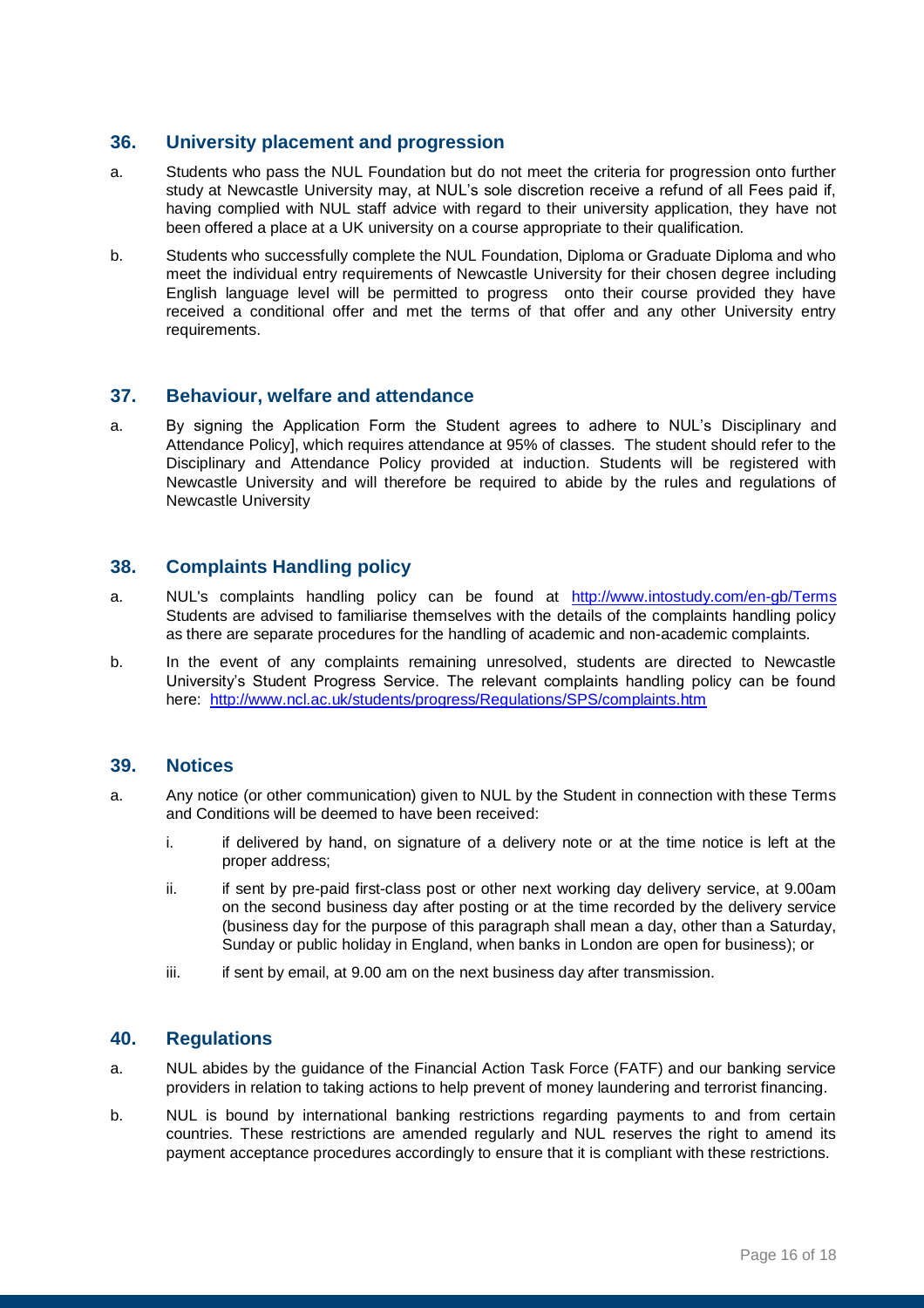- c. NUL reserves the right to refuse to [accept applications from prospective students or to] accept any payments where NUL reasonably believes that in doing so, it risks being in breach of the provisions set out in the above paragraph.
- d. At February 2017, in line with current global banking restrictions, NUL will not accept applications from students domiciled in the following countries/territories: Cuba, Iran, Syria, North Korea and the Crimean Peninsula ("Restricted Country")
- e. Payments made from a Restricted Country will be blocked by our global banking partner. In such cases, the payment will be dealt with under the sanctions policy of the bank to which the payment was remitted.

### **41. Third parties**

a. No third parties may be able to enforce the terms of these Terms and Conditions pursuant to the Contract (Rights of Third Parties) Act 1999.